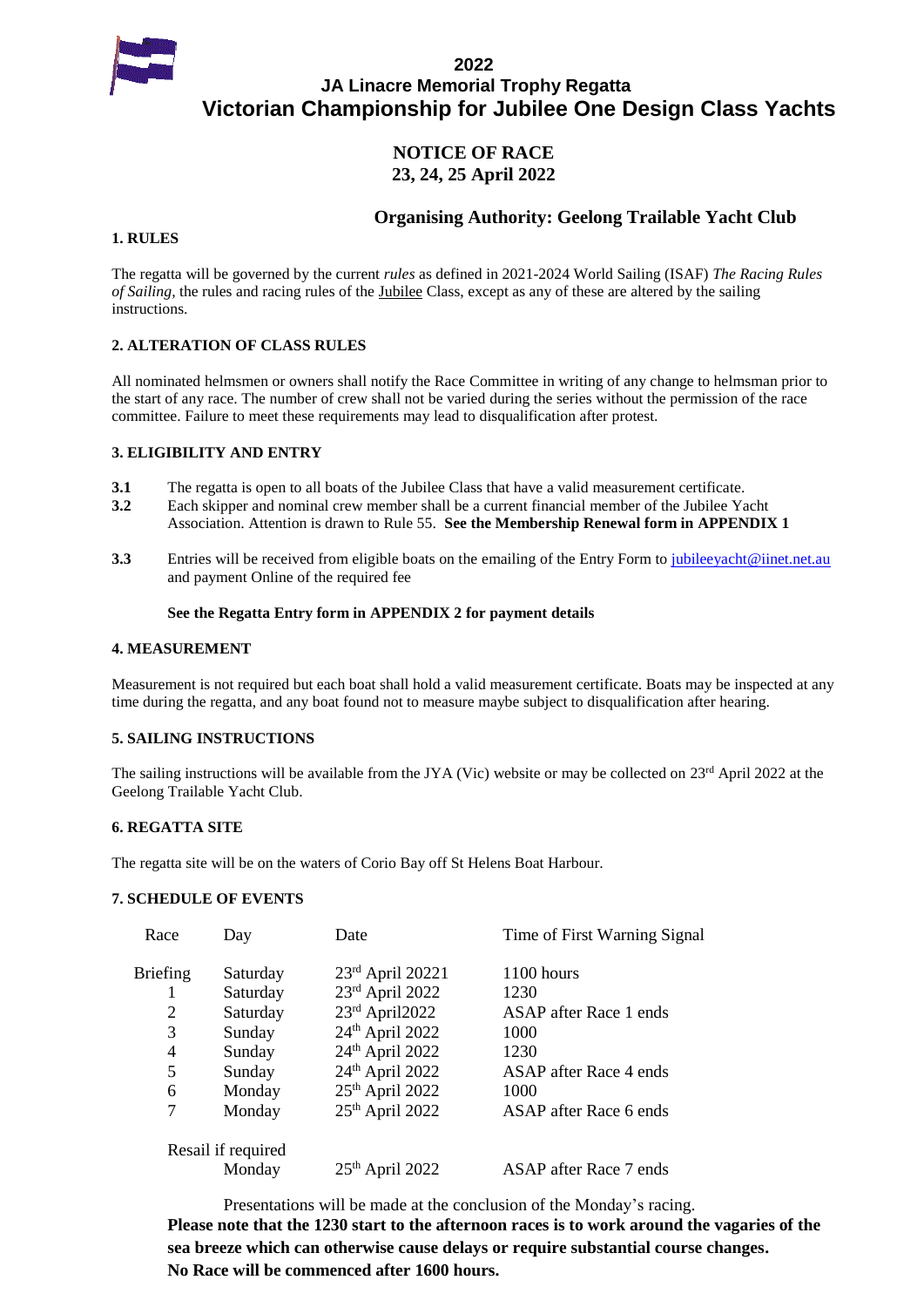

**2022 JA Linacre Memorial Trophy Regatta Victorian Championship for Jubilee One Design Class Yachts**

#### **8. COURSES**

The courses shall be triangular, and/or windward and return, as described in the sailing instructions. Course Diagrams and Safety Checklist are included in this NOR for information. See Appendices 3 and 4.

### **9. PENALTY SYSTEM**

Rule 44.1 is changed so that the Two-Turn Penalty is replaced by the One-Turn Penalty.

#### **10. SCORING**

- 10.1 Five races are required to be completed to constitute a series.
- **10.2** When fewer than six races have been sailed, a boat's series score will be the total of her race scores.
- **10.3** When six races have been completed, a boat's series score will be the total of her race scores excluding her worst score.

### **11. COMMUNICATIONS**

On the water, the race committee may make courtesy broadcasts to competitors on VHF radio. The channel will be stated in the SIs.

From the first warning signal until the end of the last race of the day, except in an emergency, a boat shall not make voice or data transmissions and shall not receive voice or data communication that is not available to all boats.

This restriction also applies to mobile telephones and GPS.

#### **12. PRIZES**

- **12.1** The J A Linacre Memorial Trophy will be awarded to the boat that in the series gains the least number of points.
- **12.2** Individual trophies will be awarded for the following: 1st, 2nd and 3rd places overall, The Mornington Trophy for the winner of the final heat in the regatta Lady skipper Trophy
- **12.3** Trophies will be presented by the Jubilee Yacht Association (Vic) at a presentation to be held on the afternoon of 25<sup>th</sup> April 2022 at the Geelong Trailable Yacht Club.

#### **13. Risk Statement**

RRS 3 states: 'The responsibility for a boat's decision to participate in a race or to continue to race is hers alone.' By participating in this event each competitor agrees and acknowledges that sailing is a potentially dangerous activity with inherent risks. These risks include strong winds and rough seas, sudden changes in weather, failure of equipment, boat handling errors, poor seamanship by other boats, loss of balance on an unstable platform and fatigue resulting in increased risk of injury.

### **Inherent in the sport of sailing is the risk of permanent, catastrophic injury or death by drowning, trauma, hypothermia or other causes.**

### **14. INSURANCE**

Each participating boat shall be insured with valid third-party liability insurance with a minimum cover of \$10 million.

#### **14. Further Information**

| Please contact the following: | Leonie Crosbie<br>Hon. Secretary Jubilee Yacht Association (Vic) |
|-------------------------------|------------------------------------------------------------------|
| Tel:                          | 0409 388 640                                                     |
| Email:                        | jubileeyacht@iinet.net.au                                        |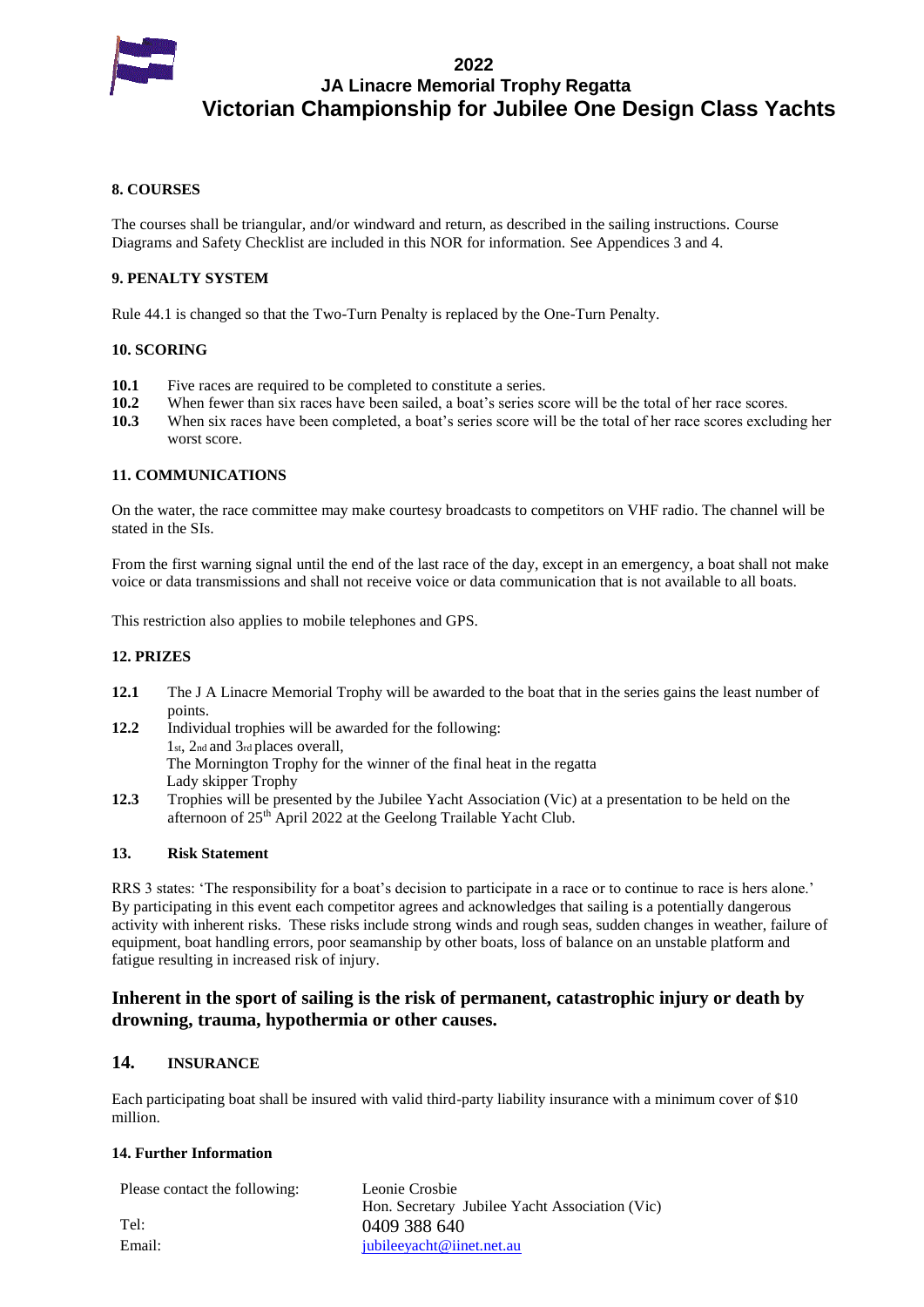

# **APPENDIX 1 JUBILEE YACHT ASSOCIATION (Vic) Inc. Reg.No. A0038756P**

# **MEMBERSHIP APPLICATION / RENEWAL 2021-22 To be completed by each crew member**

| X        | Senior Member (Adult) \$50.00                                                      |                                                                                                                |  |
|----------|------------------------------------------------------------------------------------|----------------------------------------------------------------------------------------------------------------|--|
|          | Name:                                                                              |                                                                                                                |  |
| X        |                                                                                    |                                                                                                                |  |
|          | Family Membership $1 -$ One parent + any number of children under 18 yrs - \$65.00 |                                                                                                                |  |
|          |                                                                                    |                                                                                                                |  |
|          |                                                                                    |                                                                                                                |  |
|          | Family Membership 2 - Two parents + any number of children under 18 yrs - \$90.00  |                                                                                                                |  |
| X        |                                                                                    |                                                                                                                |  |
|          |                                                                                    |                                                                                                                |  |
|          |                                                                                    |                                                                                                                |  |
|          | Full-time Tertiary Student \$30.00                                                 |                                                                                                                |  |
| X        |                                                                                    |                                                                                                                |  |
|          |                                                                                    |                                                                                                                |  |
|          | Junior Member - Under 18 yrs - \$25.00                                             |                                                                                                                |  |
| $\times$ |                                                                                    |                                                                                                                |  |
|          |                                                                                    | Postal Address: Marian Marian Marian Marian Marian Marian Marian Marian Marian Marian Marian Marian Marian Mar |  |
|          |                                                                                    |                                                                                                                |  |
|          | Email:<br>*Please print clearly. Email address used for JYA communications only.   |                                                                                                                |  |
|          |                                                                                    |                                                                                                                |  |
|          |                                                                                    |                                                                                                                |  |
|          |                                                                                    |                                                                                                                |  |
|          |                                                                                    |                                                                                                                |  |
|          | Please email your JYA Membership Application to jubileeyacht@iinet.net.au          |                                                                                                                |  |
|          | *Membership is valid for 1 year (linked to AGM ie. November - November each year)  |                                                                                                                |  |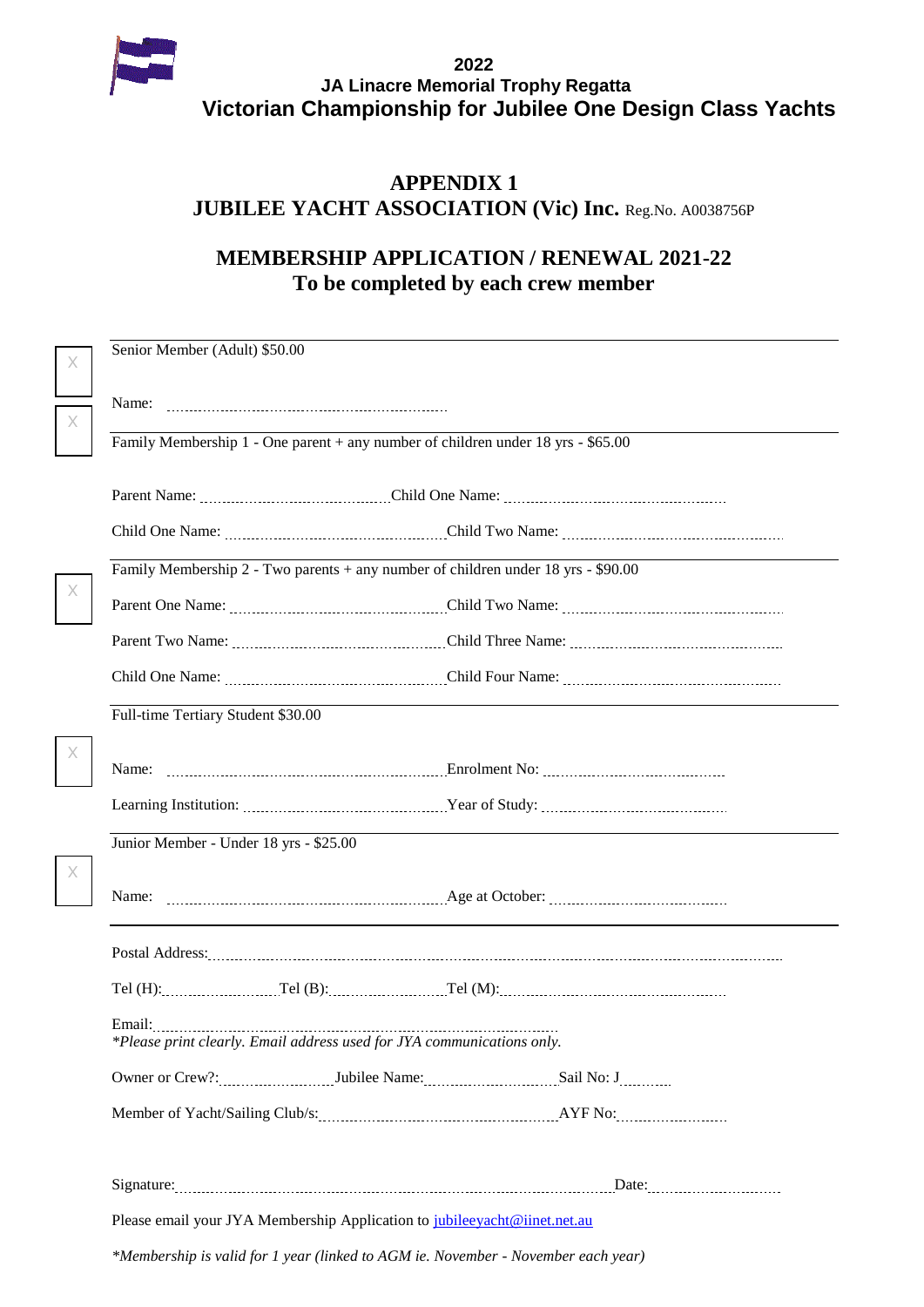

# **Pay JYA Membership Fees and/or Race entry by Direct Bank Transfer or by special arrangement with the Secretary. Jubilee Yacht Association BSB 013 355 A/C 86 41638**

### **When making payment please specify your name**

### **Declaration**

I hereby:

- 1. Declare that entered yacht conforms to the class rules requirements.
- 2. Declare that I will not hold GTYC Inc. or any associated party liable for material damage or personal injury or death sustained in conjunction with, prior to, during or after the race.
- 3. 3. Agree to sail in fair competition under Class Rules, the Racing Rules of Sailing as amended by the Sailing Instructions.
- 4. 4. Declare that all information provided is true and correct and that I will make my yacht available for measuring upon request by a member of the Race Committee.
- 5. 5. Acknowledge and understand that Rule 4,"Decision to Race", places the sole responsibility on the boat for deciding whether or not to start, or to continue racing.
- 6. 6. Declare that my yacht is covered by third party liability insurance of at least \$10M.

| Signed | Owner/helmsman/crew Dated | 2022 |
|--------|---------------------------|------|
|        |                           |      |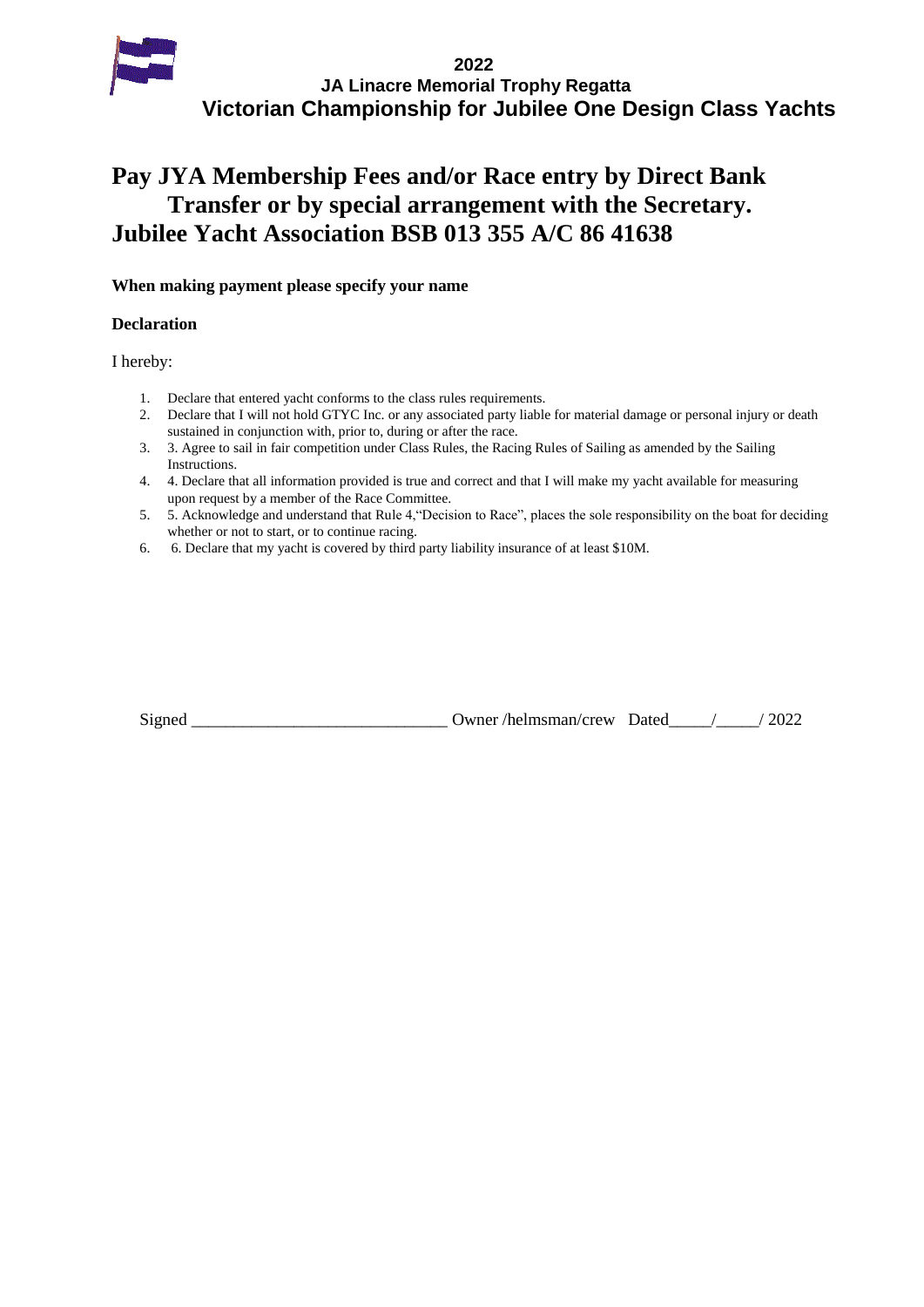

# **APPENDIX 2**

# **Entry Form**

# **23 25 April 2022 Organising Authority: Geelong Trailable Yacht Club**

| Do you hold a measurement certificate for this boat? Yes                                                                                                                    | N <sub>0</sub> |
|-----------------------------------------------------------------------------------------------------------------------------------------------------------------------------|----------------|
| All skippers and crews must be current financial members of the Jubilee Yacht Association,<br>Victoria. Please complete a membership if required and submit with this entry |                |
|                                                                                                                                                                             |                |
|                                                                                                                                                                             |                |
| Post code:                                                                                                                                                                  |                |
|                                                                                                                                                                             |                |
| Australian Sailing Number: ________________                                                                                                                                 |                |
|                                                                                                                                                                             |                |
| Crew:                                                                                                                                                                       |                |
|                                                                                                                                                                             |                |
|                                                                                                                                                                             |                |
|                                                                                                                                                                             |                |
|                                                                                                                                                                             |                |
|                                                                                                                                                                             |                |
|                                                                                                                                                                             |                |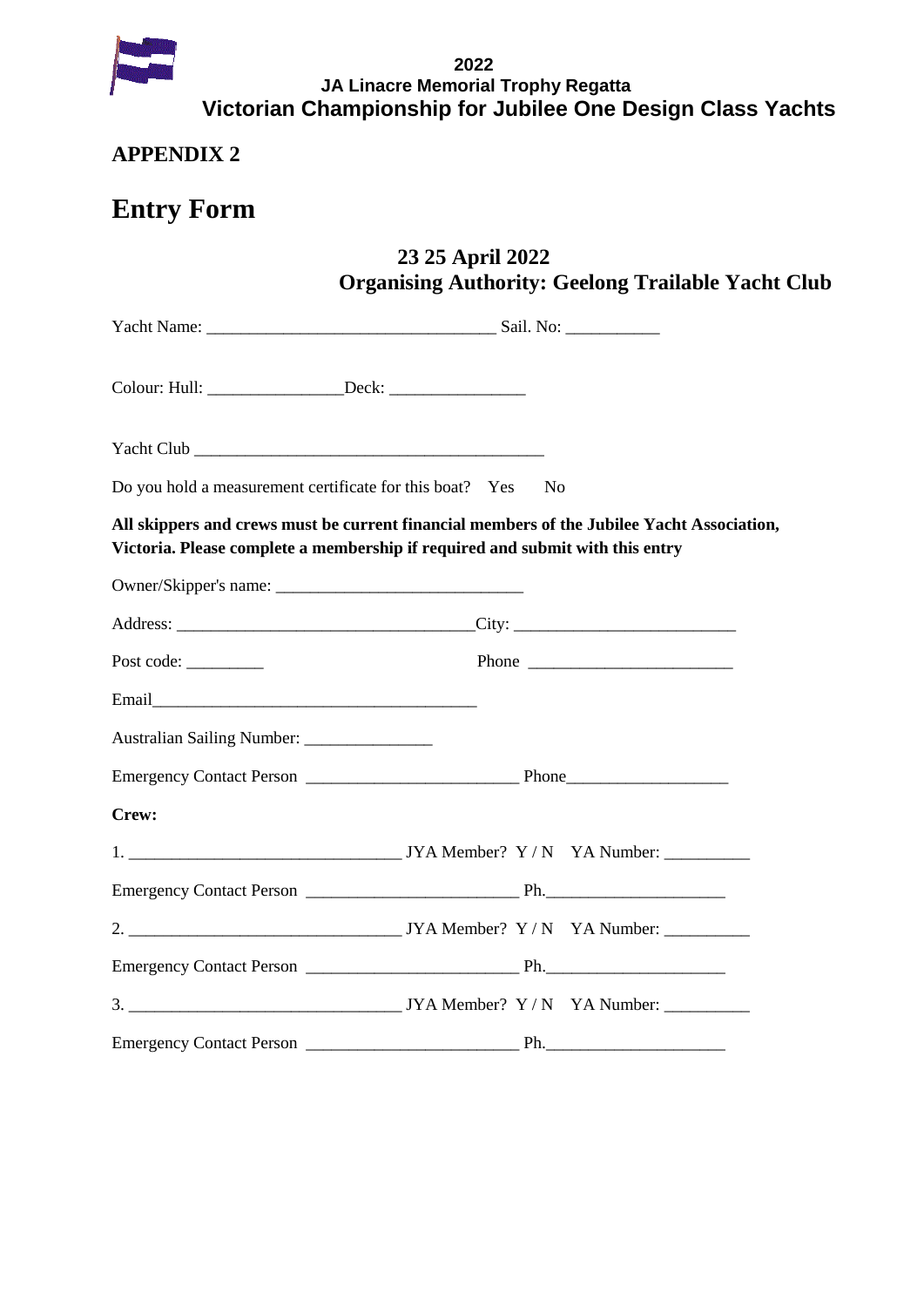

### **4. REQUIRED FEES**

The entry fee for the regatta is \$100.00.

Fees for the Membership of the JYA are on the attached Application form Appendix 1

# **Please Note: Entry Forms must be lodged with the Hon Secretary by no later than 5PM on Monday 18th April 2022**

Email address for submission of Entry Form : [jubileeyacht@iinet.net.au](mailto:jubileeyacht@iinet.net.au)

# **Pay Regatta Entry and/or JYA Membership Fees Direct Bank transfer to Jubilee Yacht Association BSB 013 355 Account 86 41638**

### **Additional Information**

The GTYC is located at the St Helens Boat Ramp. Turn east off the Melbourne-Geelong Road into Swinburne St, North Geelong.

The JYA will meet the cost of Ramp fees and also make a donation to the volunteer Coast Guard.

There are excellent parking facilities. Note: avoid trees while manoeuvring mast-up;

Short term mooring available; Public BBQ facilities, public toilets and showers available.

Tea and coffee will be available.

Other drinks available at Clubhouse prices

### **Catering**

**BREAKFAST a BBQ Breakfast will be available LUNCHES Ham and chicken roles will be available providing orders are placed with this Entry Form. Payment to be made in cash on collection. Please indicate the number of lunches required: Saturday-----------------------------------\_\_\_\_\_\_\_\_\_\_\_\_ Sunday-------------------------------------\_\_\_\_\_\_\_\_\_\_\_\_**

**Monday-----------------------------------\_\_\_\_\_\_\_\_\_\_\_\_\_**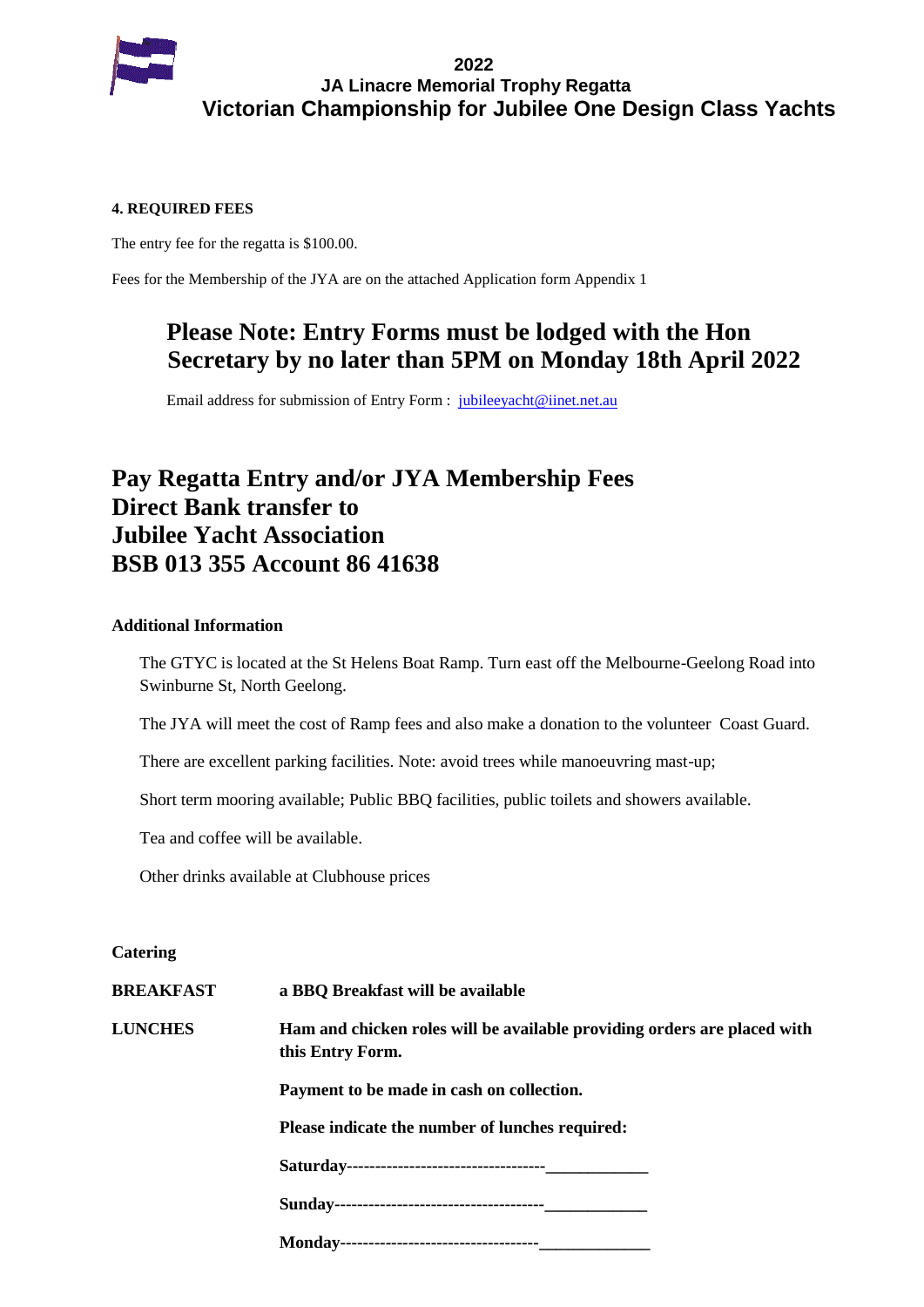

### **DINNER Saturday night**

A ROAST dinner will be served at the Yacht Club on dinner on Saturday 24 April 2022 and all participants are encouraged to attend. Payment in cash on the night

For catering purposes, please indicate how many people in your group will be joining us for dinner:

Number attending------------------------------------------ \_\_\_\_\_\_\_\_\_\_\_\_\_\_

**Note: Sunday night participants are to make their own dinner arrangements.**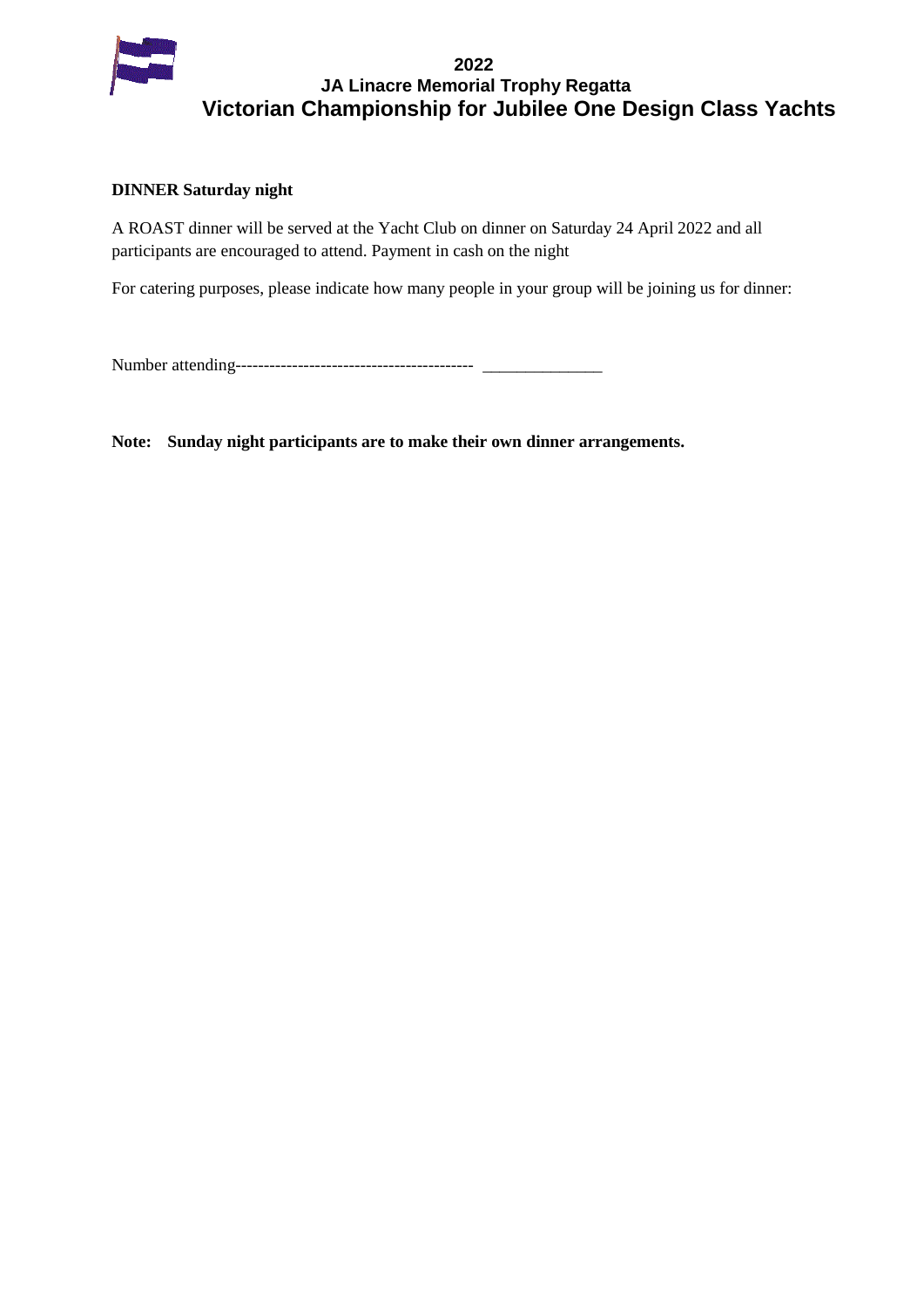

### **2022 JA Linacre Memorial Trophy Regatta Victorian Championship for Jubilee One Design Class Yachts**

# **APPENDIX 3**

## **Courses**

### **Course Flags**

Course flags will be displayed on the Committee Boat at the start:

| <b>Green</b> flag | All marks to Starboard |  |
|-------------------|------------------------|--|
| <b>Red</b> flag   | All marks to Port      |  |
| Code Flag 1       | Course 1               |  |
| Code flag 2       | Course 2               |  |

### **Number of Laps**

| • The sequence of mark roundings which constitute a full race shall be: |  |                                         |  |
|-------------------------------------------------------------------------|--|-----------------------------------------|--|
| Course 1                                                                |  | $A-B-C-A-C$ (Two Times) - then Finish   |  |
| <b>Course 2</b>                                                         |  | $A-B-C-A-C$ (Three times) - then Finish |  |

### **Starting Line and Finishing Line**

- The Starting line and Finishing Line will be between a staff displaying an Orange Flag on the Committee Boat at the Starboard end, and a Flag on the Port end.
- A Crowding Mark may be laid in the vicinity of the Committee Boat and if laid will be considered an extension of the Committee Boat.

## **Marks**

- The course will consist of three (3) rounding marks.
- All rounding marks will be ORANGE inflatable buoys.
- Mark C will be the leeward mark and will normally be set to leeward of the starting line.
- Mark A will be laid approximately to windward of Mark C
- Mark B will be laid so the three marks form a Triangle
- A Crowding buoy will be used behind the start boat.
- When BLUE marks are laid in the vicinity of View Point they should be considered an extension of View Point. Boats shall not sail between these marks and View Point.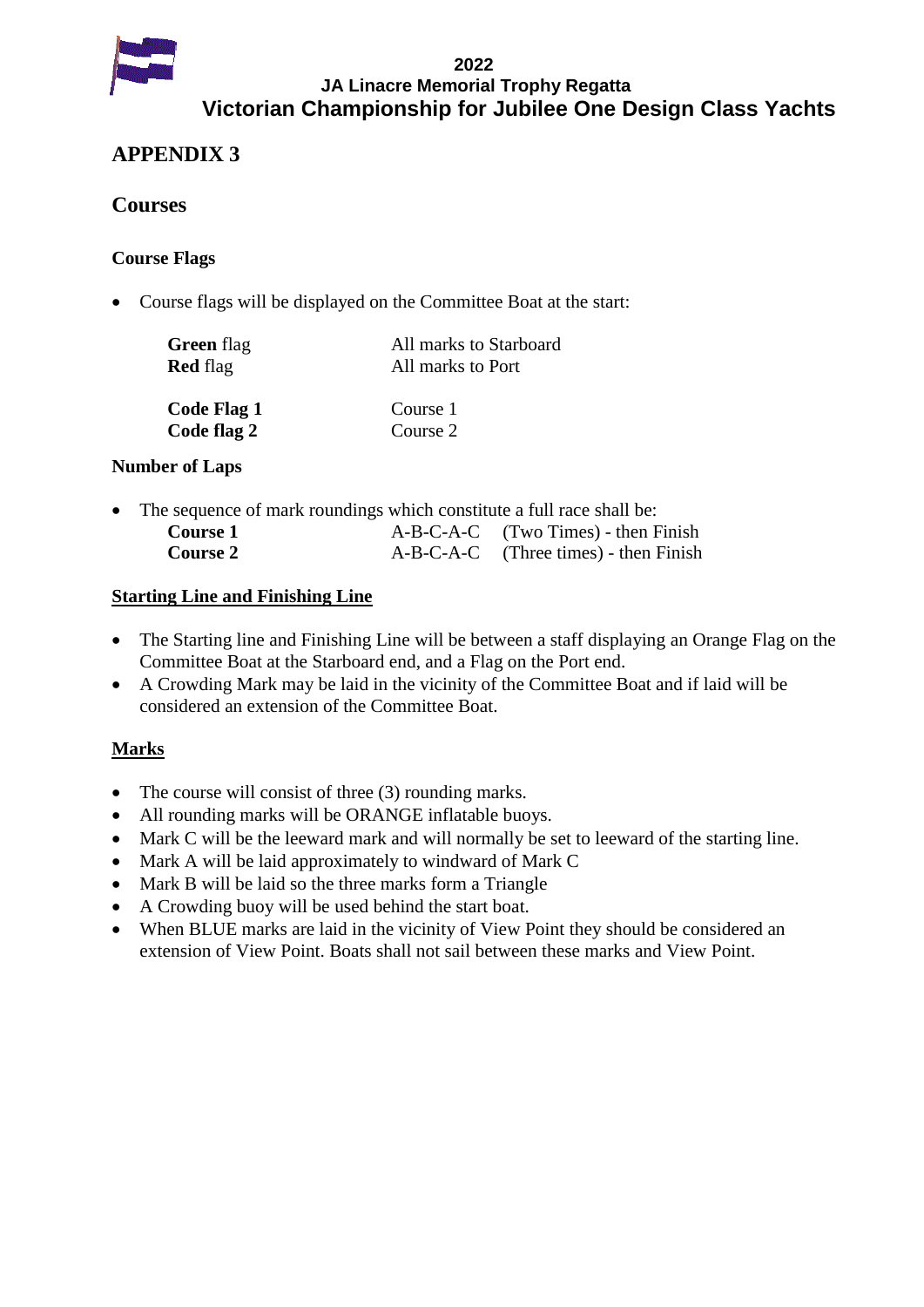

# **All marks to Starboard**

**Flag: Green**

# **A, B, C, A, C = 1 Lap**

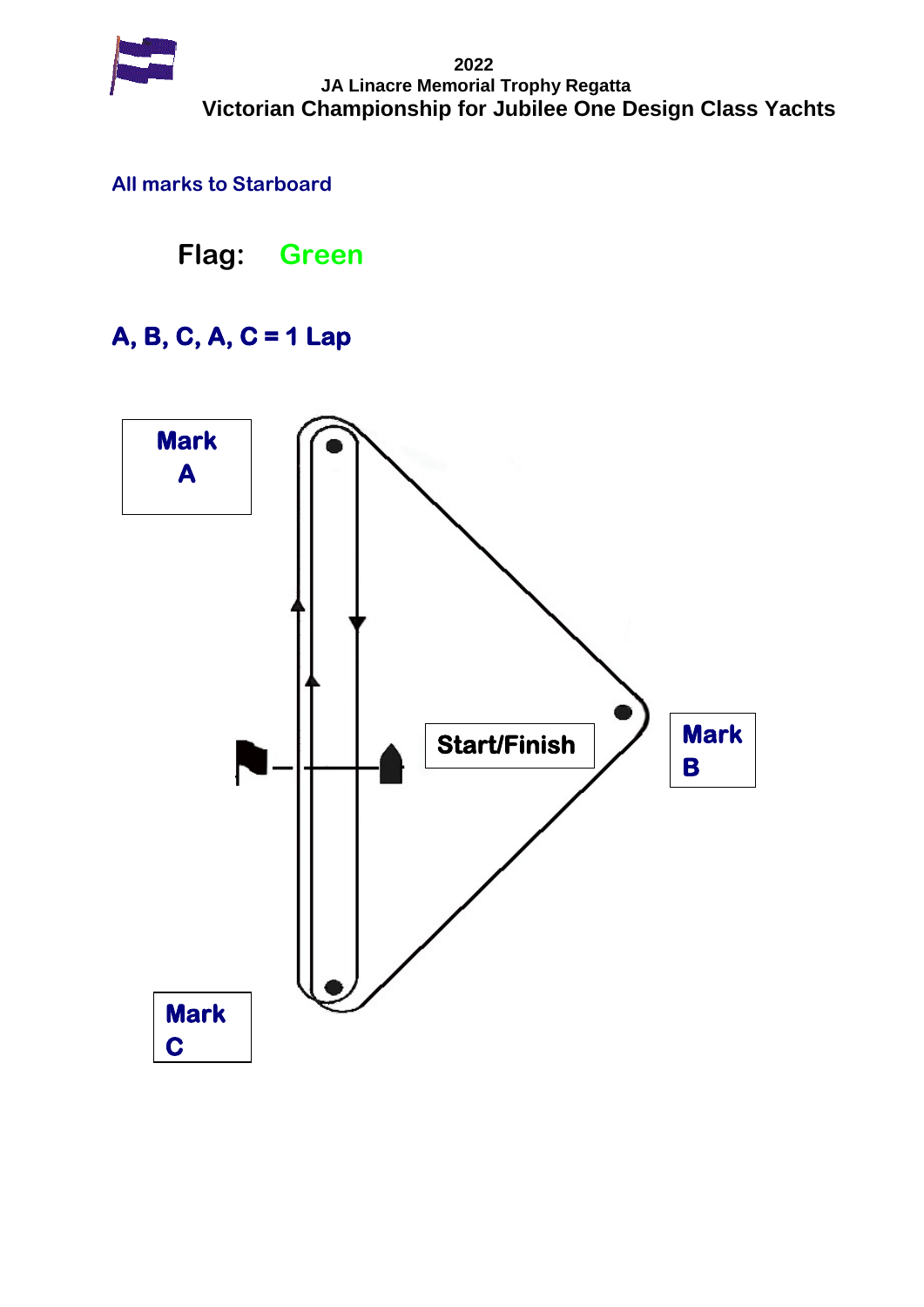

**All marks to Port**

**Flag: Red**

# **A, B, C, A, C = 1 Lap**